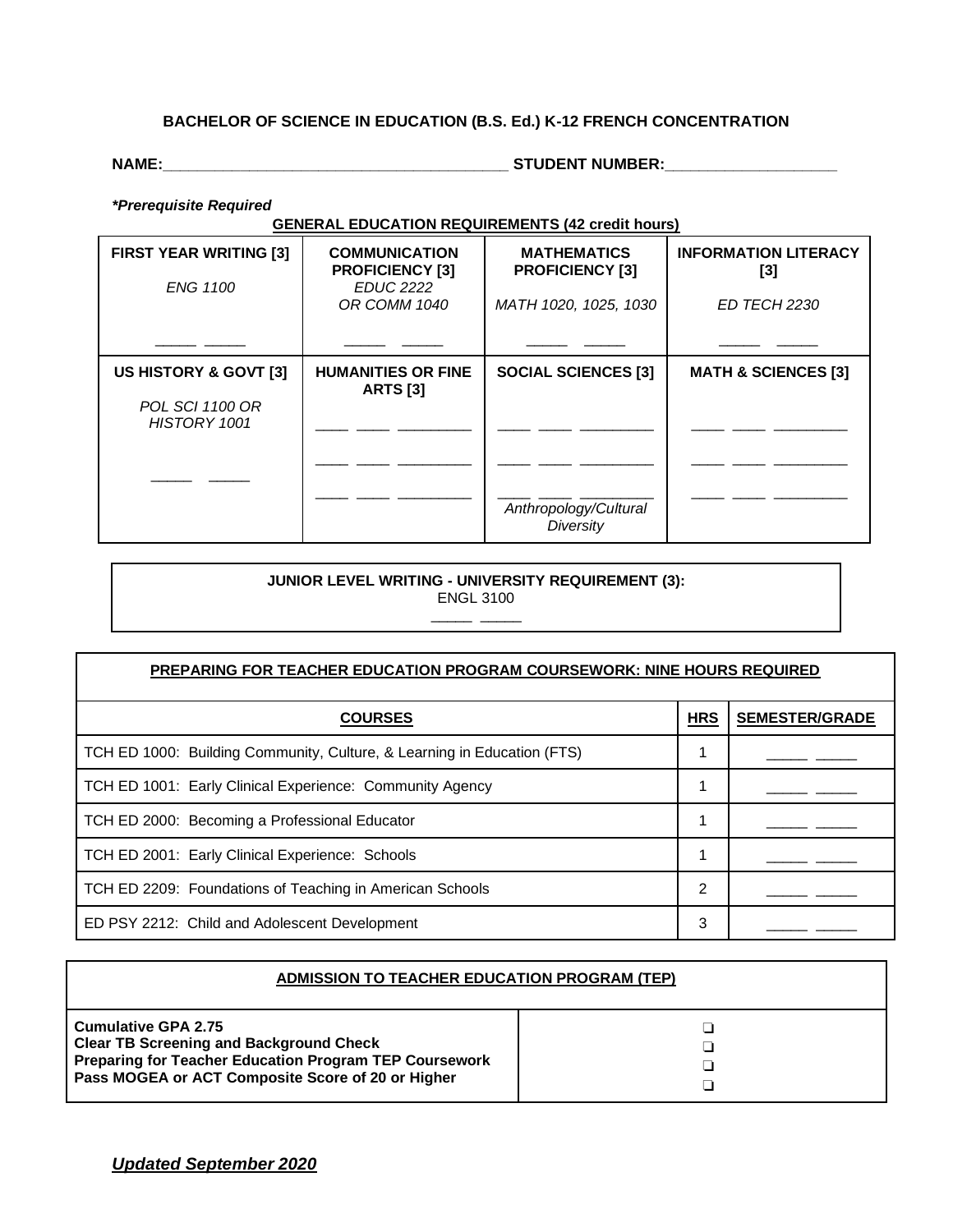| <b>TEACHER EDUCATION PROGRAM</b>                                                                                                                                                                                               |            |                       |  |
|--------------------------------------------------------------------------------------------------------------------------------------------------------------------------------------------------------------------------------|------------|-----------------------|--|
| <b>COURSES</b>                                                                                                                                                                                                                 | <b>HRS</b> | <b>SEMESTER/GRADE</b> |  |
| TCH ED 3001: Mid-Level Clinical Experience - Diverse Learners                                                                                                                                                                  | 1          |                       |  |
| ED PSY 3312: Psychology of Learning, Instruction, & Assessment***                                                                                                                                                              | 3          |                       |  |
| SPEC ED 3318: Inclusive Classroom                                                                                                                                                                                              | 3          |                       |  |
| TCH ED 3310: Introduction to Methods of Teaching                                                                                                                                                                               | 3          |                       |  |
| TCH ED 4391: Literacy for Adolescent Learners in Content Areas                                                                                                                                                                 | 3          |                       |  |
| <b>Content Area Methods Course</b>                                                                                                                                                                                             |            |                       |  |
| FGN LANG/SEC ED 4589: The Curriculum and Methods of Teaching Foreign Languages                                                                                                                                                 | 3          |                       |  |
| <b>PRACTICUM/FIELD EXPERIENCE</b>                                                                                                                                                                                              |            |                       |  |
| SEC ED 4989: Practicum I: Site-Based Experience                                                                                                                                                                                | 3          |                       |  |
| SEC ED 4990: Practicum II: Site-Based Experience                                                                                                                                                                               | 12         |                       |  |
| <b>FRENCH CONTENT COURSEWORK - 43 CREDIT HOURS</b>                                                                                                                                                                             |            |                       |  |
| FRENCH 1001: French Language and Culture I                                                                                                                                                                                     | 5          |                       |  |
| FRENCH 1002: French Language and Culture II***                                                                                                                                                                                 | 5          |                       |  |
| FRENCH 2101: French Language and Culture III***                                                                                                                                                                                | 3          |                       |  |
| FRENCH 2170: Intermediate French Language and Culture*** (Fall Only)                                                                                                                                                           | 3          |                       |  |
| FRENCH 2180: Readings in French*** (Spring Only)                                                                                                                                                                               | 3          |                       |  |
| FRENCH 3200: French Grammar in Review*** (Spring Only)                                                                                                                                                                         | 3          |                       |  |
|                                                                                                                                                                                                                                | 3          |                       |  |
|                                                                                                                                                                                                                                | 3          |                       |  |
| FRENCH 3XXX: The contract of the contract of the contract of the contract of the contract of the contract of the contract of the contract of the contract of the contract of the contract of the contract of the contract of t | 3          |                       |  |
|                                                                                                                                                                                                                                | 3          |                       |  |
|                                                                                                                                                                                                                                | 3          |                       |  |
| FRENCH 4XXX: The contract of the contract of the contract of the contract of the contract of the contract of the contract of the contract of the contract of the contract of the contract of the contract of the contract of t | 3          |                       |  |
|                                                                                                                                                                                                                                | 3          |                       |  |

*Updated September 2020*